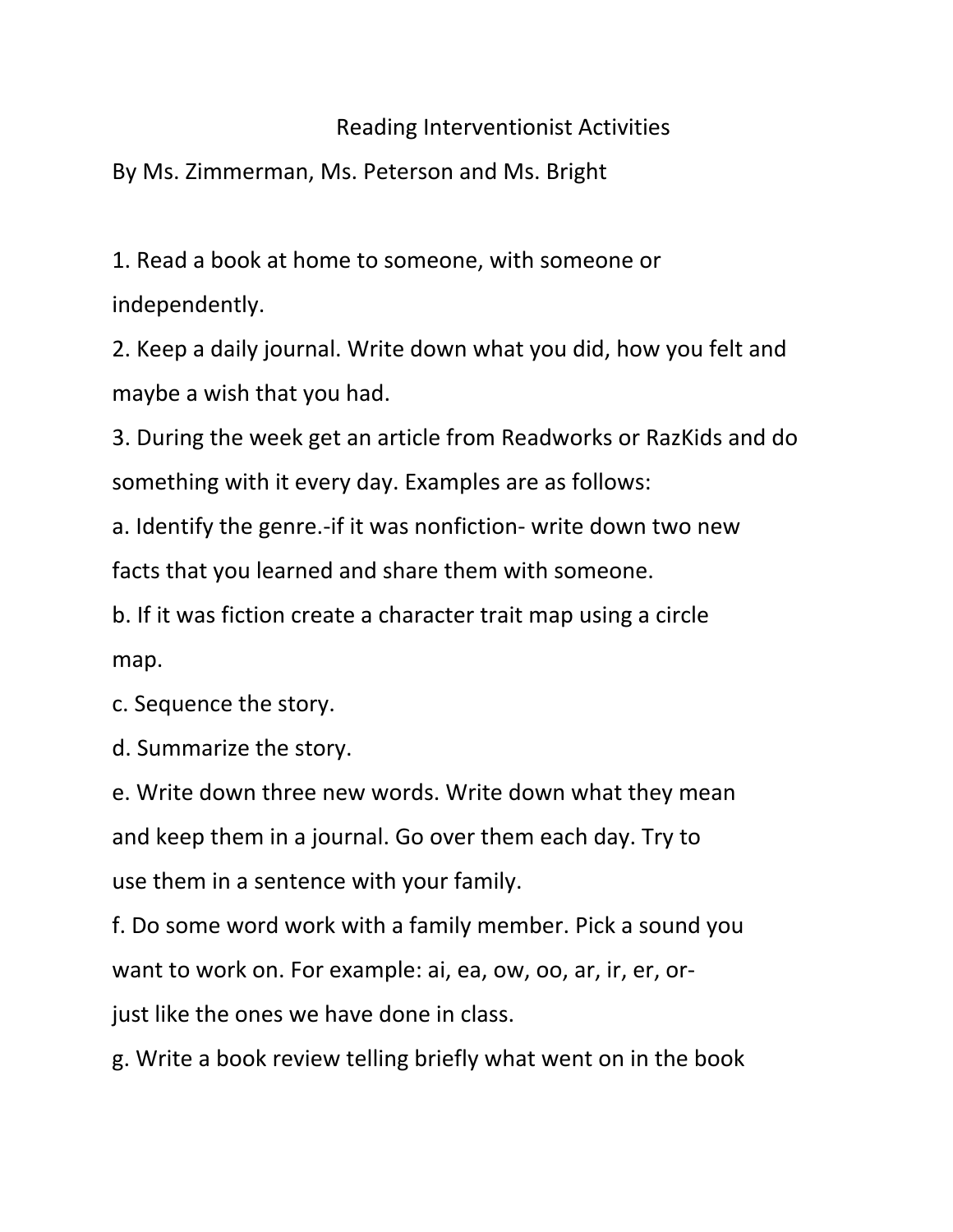and why you liked it or didn't like it.

h. Create a game using new words you have learned: Write the word on two notecards. Hide one notecard and have someone else go and find it and then talk about what it means. You could also write the definition on one card and the definition on another and hide one of the cards and then go and find them.

i. If you are reading a chapter book, draw a picture and create a cartoon of one of the chapters and share it with someone. j. Students who are in first and second grade: Ask someone to read to you and then tell them what the story was about in your own words. Read a book on your own- write a sentence about something that happened in your story. 4. The most important thing is to read every day and make sure you understand what you are reading. Highlight, circle, underline, star those things you are having trouble with or want to remember. 5. We miss you and hope to see all of you very soon.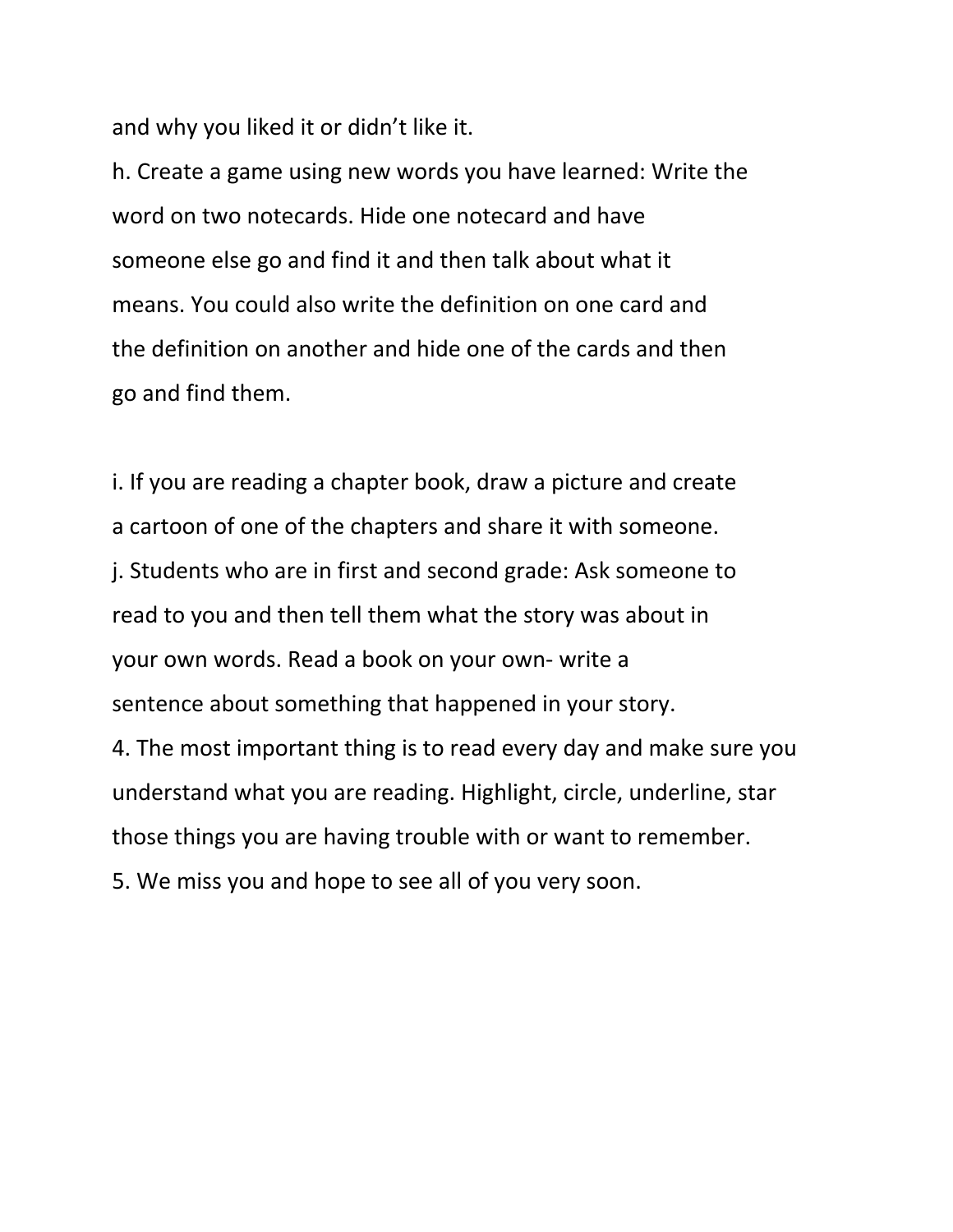Actividades de Intervención de Lectura

Por Ms. Zimmerman, Ms. Peterson and Ms. Bright

- 1. Lea un libro a alguien en casa, con alguien, o lea solito.
- 2. Mantega un diario personal. Escriba qué hiciste, cómo te sentiste, y quizás un deseo que tienes.
- 3. Durante la semana, busca un texto de Readworks o RazKids y haga un actividad con ello cada día.

Por ejemplo:

- a. Identifica el género del libro: ficción o no-ficción. Si fue no-ficción, escriba dos cosas nuevas que aprendiste y compartelas con alguien.
- b. Si fue ficción crea una mapa del personaje, usando un mapa de círculos.
- c. Escriba la secuencia del cuento.
- d. Haga un resumen del cuento.
- e. Escriba tres palabras nuevos. Escriba qué significan y guardelos. Repasalas cada dia. Trata de usarlas en una oración cuando hablas con su familia.
- f. Haga un algo de "word work" con alguien de su familia. Escoja un sonido que quieres practicar, como ai, ea, ow, oo, ar, ir, er, or y práctica como hacemos en clase.
- g. Escriba un análisis crítico de un libro. Cuenta lo que pasó y porque te gustó el libro o no.
- h. Crea un juego usando palabras nuevas que aprendiste. Escriba las palabras en dos tarjetas. Esconde una de las tarjetas y pide que alguien lo busca y habla de qué significa. También puede escribir la palabra en una tarjeta y la definición en otra y esconder uno de ellas.